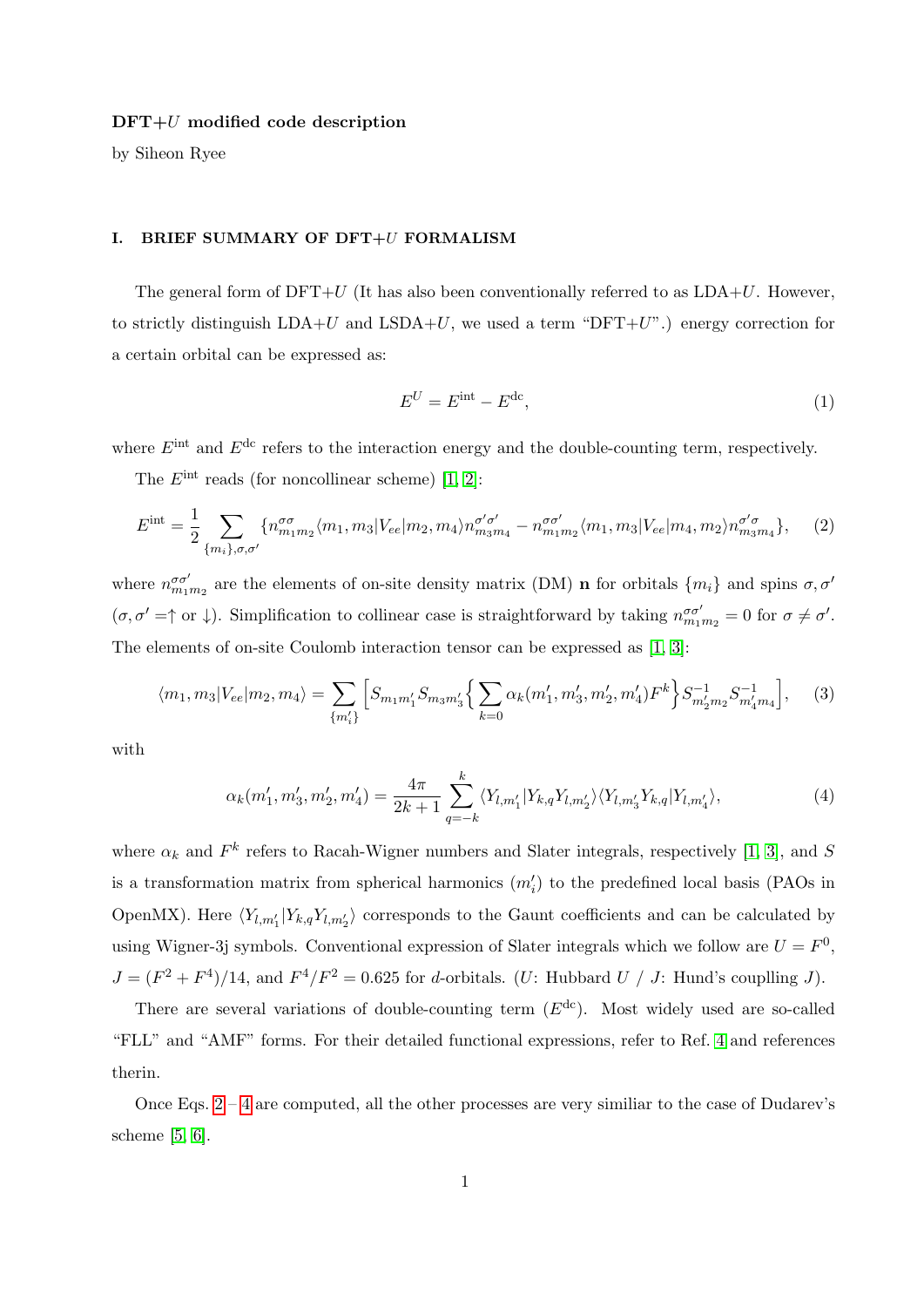### II. SHORT EXPLANATION TO NEWLY ADDED AND MODIFIED CODES

Newly added source code is Coulomb\_Interaction.c to generate Coulomb interaction tensor (Eq. [3\)](#page-0-2). Modified codes are Allocate\_Arrays.c, Free\_Arrays.c, Input\_std.c, Occupation\_Number\_LDA\_U.c, Total\_Energy.c, openmx\_common.h, outputfile.c, Set\_Vpot.c, Set\_XC\_Grid.c, SetPara\_DFT.c, Stress.c, XC\_CA\_LSDA.c, XC\_PBE.c, and XC\_PW92C.c. I note that there are minor modifications in Set\_Vpot.c, Set\_XC\_Grid.c, SetPara\_DFT.c, Stress.c, XC\_CA\_LSDA.c, XC\_PBE.c, and XC\_PW92C.c. All modifications I made are traced with keyword, "S.Ryee".

## A. New input keywords

Followings are the newly added keywords for general  $DFT+U$  calculations [\[4\]](#page-3-3) and are compatible with the existing keywords, scf.Hubbard.U and scf.Hubbard.Occupation.

| scf.DFTU.Type    | 2           | # 1:Simplified(Dudarev)   2: General, default=1 |
|------------------|-------------|-------------------------------------------------|
| scf.dc.Type      | <b>CFLL</b> | # sFLL   sAMF   cFLL   cAMF, default=sFLL       |
| scf.Slater.Ratio | 0.625       | # default=0.625                                 |
| scf.Yukawa       | off         | # default=off                                   |

Only by setting to scf.DFTU.Type=2, the other keywords (scf.dc.Type, scf.Slater.Ratio, scf.Yukawa) can be used. Also, to use scf.DFTU.Type=2, scf.SpinPolarization should be on or NC.

scf.DFTU.Type=1 corresponds to using the existing  $DFT+U$  implementation [\[6\]](#page-4-0).

# B. New source code; Coulomb Interaction.c

Part for Slater integrals. This part is basically categorized into two choices; when using 1) standard way and 2) Yukawa-type potential. The second choice is activated only when scf.Yukawa=on in '\*.dat' file. However, either choice has the same purpose: to generate Eq. [3](#page-0-2) via Slater integrals and Eq. [4.](#page-0-1)

1) In the standard way, Slater integrals are expressed as  $F^0 = U, F^2 = J * 14/(1.0 +$ scf.Slater.Ratio), and  $F^4 = \text{scf.Slater.Ratio} * F^2$  for d-orbital.

2) When using Yukawa-type potential,  $F^0 = U$ , and  $F^2$  and  $F^4$  are estimated from U [\[4\]](#page-3-3), thus not requiring input  $J$  values. This process is realized by three functions, namely, 'static double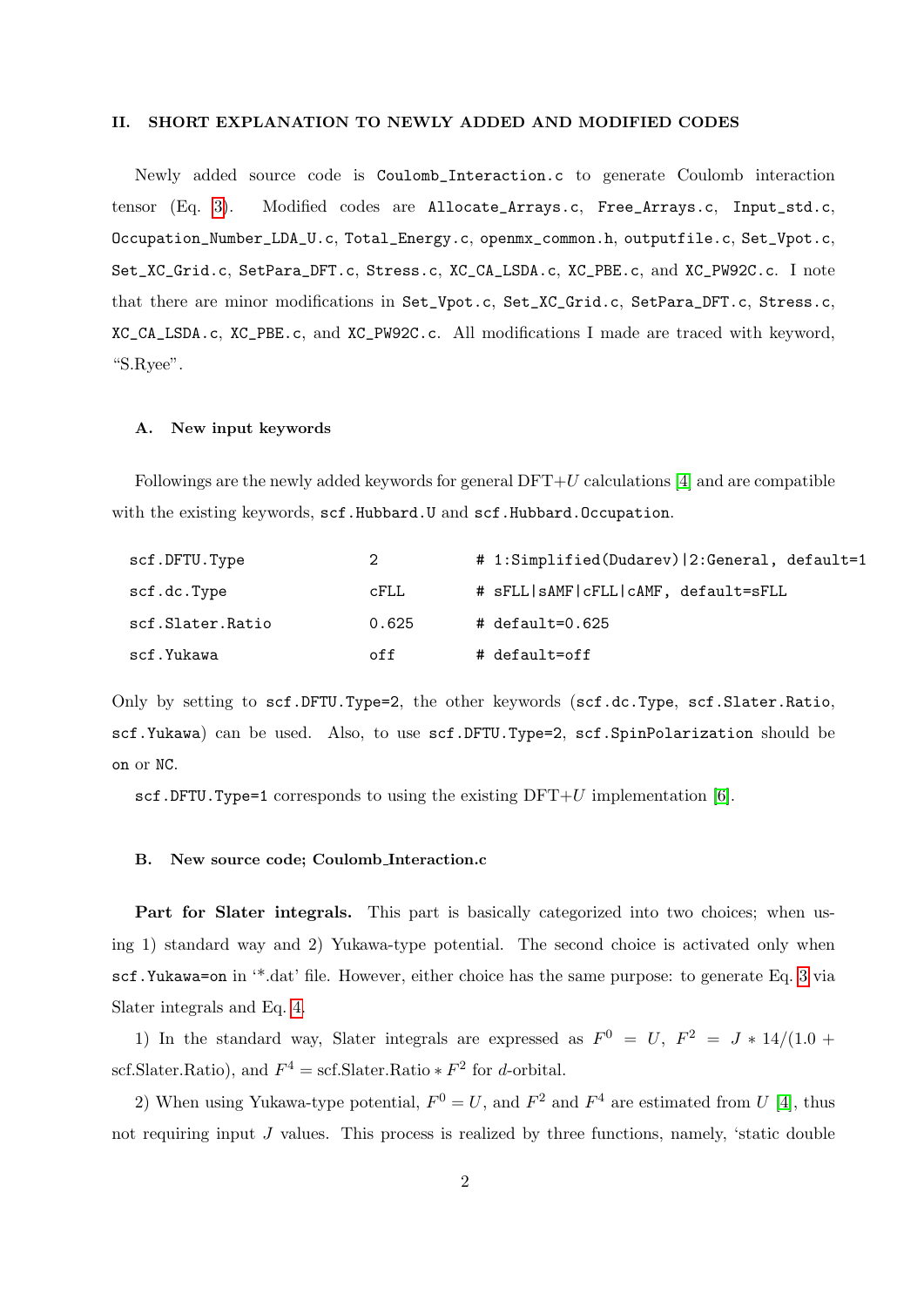Bessel j', 'static double Bessel h', and 'static double Integrate Bessel'. For formal details, please refer to Ref. [4](#page-3-3) or Ref. [7.](#page-4-1)

Part for calculation of Racah-Wigner numbers. Calculation of Eq. [4](#page-0-1) is realized by the two functions 'static double Wigner3j' and 'static double Gaunt SR'.

Finally, with given Slater integrals and Racah-Wigner numbers, Eq. [3](#page-0-2) is generated through 'static double Coulomb Matrix' using transformation matrix S (in Eq. [3\)](#page-0-2) as expressed in function 'static dcomples StoR'. This process is performed for every orbital having nonzero  $U$  or  $J$ . The generated Coulomb interaction tensor is stored in array named 'Coulomb Array'.

## C. Short note on 'cFLL' and 'cAMF' double-counting

Setting scf.dc.Type to cFLL or cAMF requires charge-only exchange-correlation (xc) energy of LDA (or GGA). Therefore, if scf.dc.Type=sFLL or cAMF, OpenMX will automatically enforces zero spin-polarization when using xc subroutines such as Set\_XC\_Grid.c, XC\_CA\_LSDA.c, XC\_PBE.c, and XC\_PW92C.c. Moreover, ignoring spin-polarization in xc energy is constrained to be activated for SCF iter  $\geq 2$ , as numerical instability was found when it was done from the very beginning  $(SCF_{\text{iter}} \geq 1)$ .

## III. TEST CALCULATIONS

The input files are included in the directory 'example'.

A. NiO

B. MnO

C. FeO noncollinear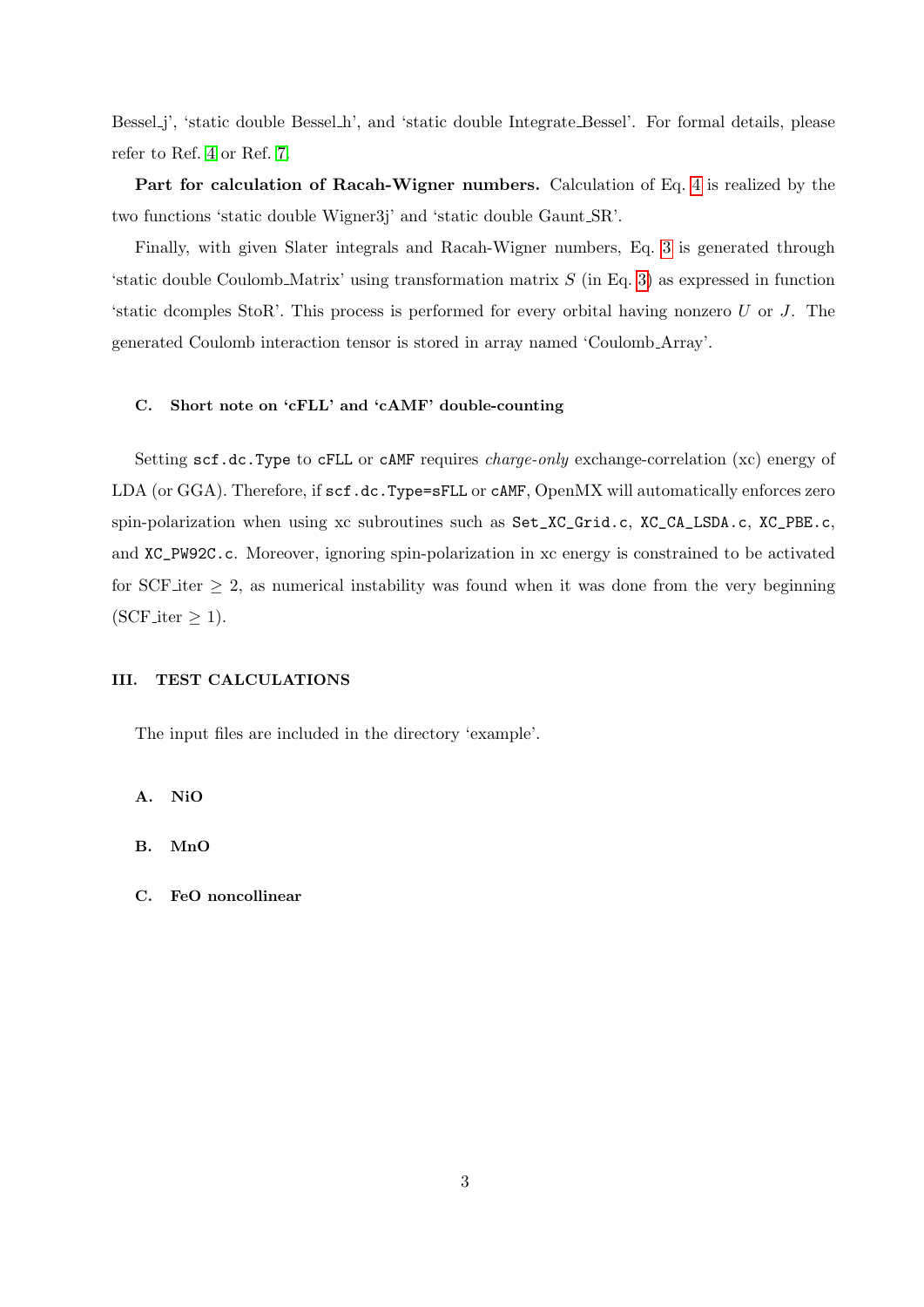

FIG. 1: The up-spin density of states of NiO by (a) cFLL, (b) sFLL, (c) cAMF, and (d) sAMF. U is fixed to 5 eV and  $J = 0.5$  eV for blue lines and 1.0 eV for red lines.



FIG. 2: The up-spin density of states of MnO by (a) LDA, (b) cFLL, and (c) sFLL. U is fixed to 3 eV and  $J = 0.5$  eV for blue lines and 1.0 eV for red lines.

- <span id="page-3-1"></span><span id="page-3-0"></span>[1] A. I. Liechtenstein, V. I. Anisimov, and J. Zaanen, Phys. Rev. B 52, R5467 (1995).
- <span id="page-3-2"></span>[2] A. N. Yaresko, V. N. Antonov, and P. Fulde, Phys. Rev. B 67, 155103 (2003).
- <span id="page-3-3"></span>[3] L. Vaugier, H. Jiang, and S. Biermann, Phys. Rev. B 86, 165105 (2012).
- <span id="page-3-4"></span>[4] S. Ryee and M. J. Han, arXiv preprint arXiv:1709.03214 (2017).
- [5] S. L. Dudarev, G. A. Botton, S. Y. Savrasov, C. J. Humphreys, and A. P. Sutton, Phys. Rev. B 57,